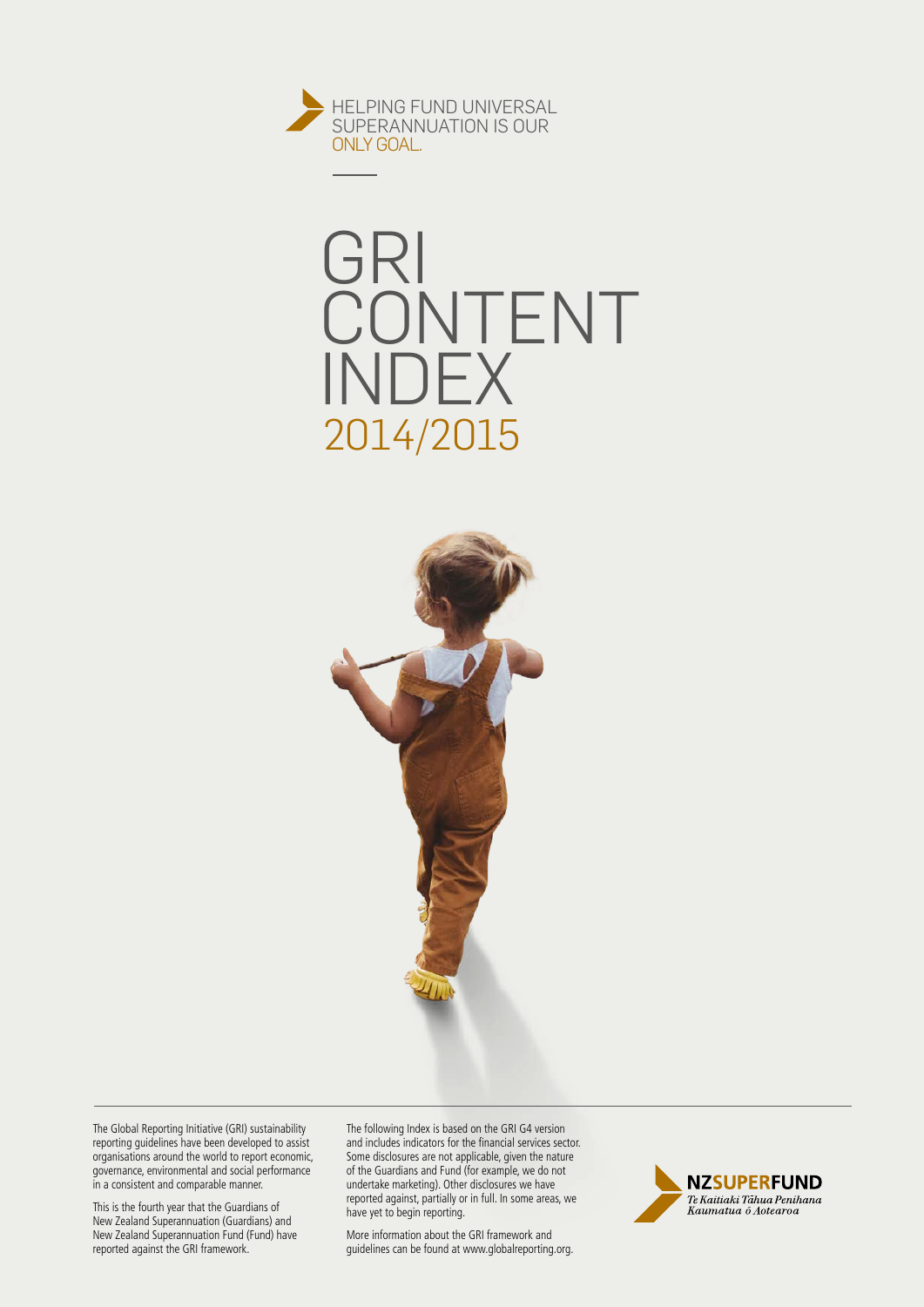### What our Index covers

The boundary of our reporting in the Index below covers the Guardians of New Zealand Superannuation and the New Zealand Superannuation Fund.

The Fund invests money on behalf of the New Zealand Government to help pre-fund future universal superannuation payments. The Guardians is the manager of the Fund. The Guardians is a Crown entity and its assets, along with the assets of the Fund, are Crown assets. The Guardians is accountable to Parliament through the Minister of Finance. The Fund and Guardians together comprise 'the organisation' referred to in the Index for direct operations.

We report on the Fund's underlying investments in our comments on the GRI Indicators FS10-12 and HR1. Our focus is on how, as a responsible investor, we monitor and engage with investee companies and external managers.

Our approach to responsible investment is governed by our Statement of Investment Policies, Standards and Procedures (SIPSP). Our Responsible Investment Framework sets out how we monitor the performance of, and engage with, investee companies and external managers on environmental, social and governance (ESG) issues. We report on our activities and performance under this Framework in the Responsible Investment Report

section of our Annual Report. (Occasionally we may choose to report additional, specific detail about individual investments or managers' activities, as seen in the Case Studies in our Annual Report.)

The subsidiaries listed on page 123 of the Annual Report are excluded from the Index. These are nominee companies only.

Information locations referred to in the Index are the Annual Report, published October 2015, and the New Zealand Superannuation Fund website [www.nzsuperfund.co.nz.](www.nzsuperfund.co.nz) Page numbers refer to pages in the Annual Report. The Annual Report is also available online at [www.ar2015.nzsuperfund.co.nz,](www.ar2015.nzsuperfund.co.nz) along with our Statement of Intent, Statement of Performance Expectations, SIPSP, information about how we invest, and other key organisational documents including our Communications Policy.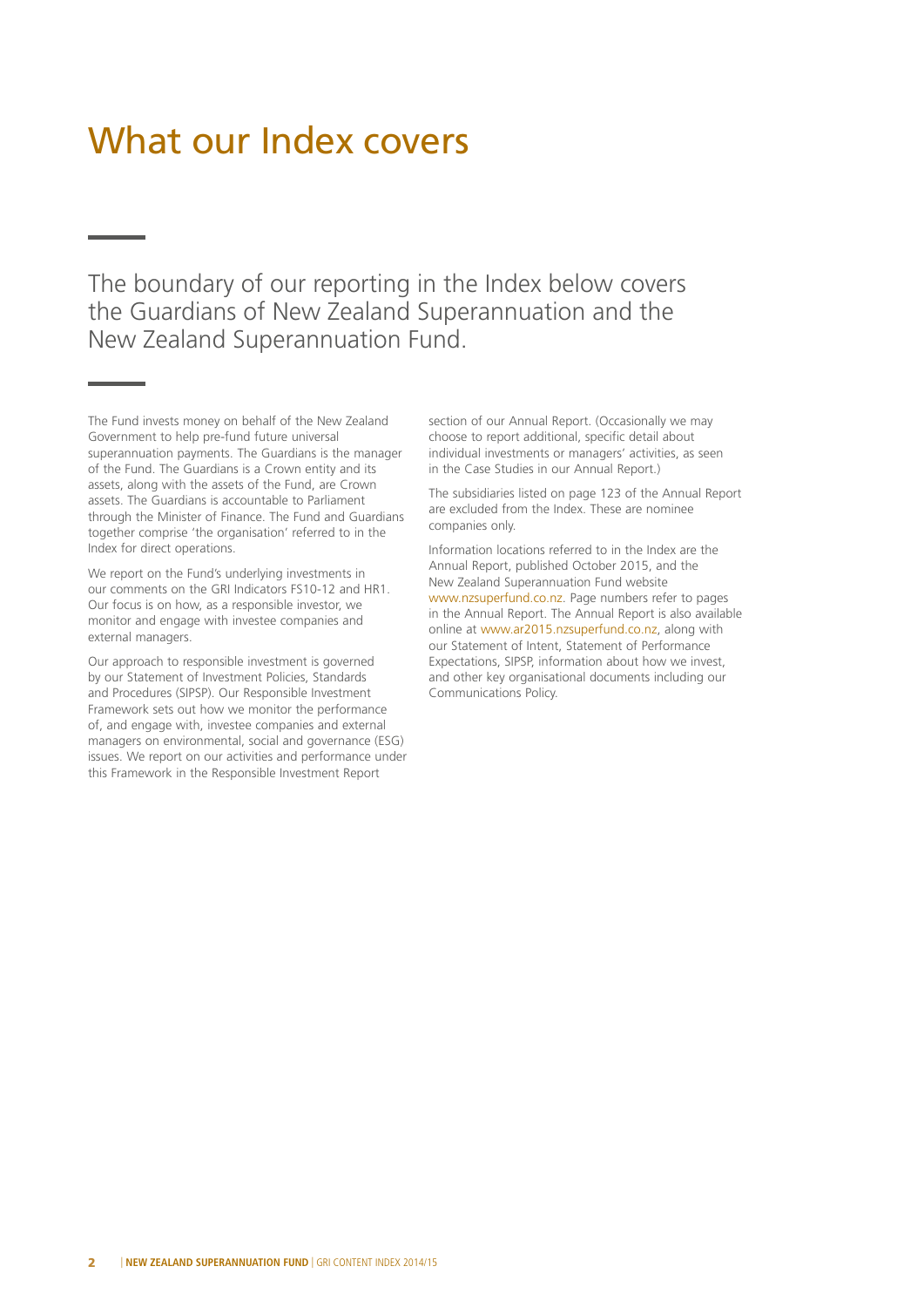#### GENERAL STANDARD DISCLOSURES

### Profile Disclosures

| <b>PROFILE</b><br><b>DISCLOSURE</b>               | <b>G4 DISCLOSURE DESCRIPTION</b>                                                                                                                                                                                                                                                                                                               | <b>PAGE/S</b>                      | <b>EXTERNAL</b><br><b>ASSURANCE</b> |  |  |  |  |
|---------------------------------------------------|------------------------------------------------------------------------------------------------------------------------------------------------------------------------------------------------------------------------------------------------------------------------------------------------------------------------------------------------|------------------------------------|-------------------------------------|--|--|--|--|
| <b>STRATEGY AND ANALYSIS</b>                      |                                                                                                                                                                                                                                                                                                                                                |                                    |                                     |  |  |  |  |
| $G4-1$                                            | Statement from the most senior decision-maker of the organisation about the<br>relevance of sustainability to the organisation and its strategy.                                                                                                                                                                                               | -12                                | No                                  |  |  |  |  |
| ORGANISATIONAL PROFILE                            |                                                                                                                                                                                                                                                                                                                                                |                                    |                                     |  |  |  |  |
| $G4-3$                                            | Name of the organisation.                                                                                                                                                                                                                                                                                                                      | Front Cover, 4 and all pages       | No                                  |  |  |  |  |
| $G4 - 4$                                          | Primary brands, products, and/or services.                                                                                                                                                                                                                                                                                                     | $10 - 11$                          | No                                  |  |  |  |  |
| $G4-5$                                            | Location of organisation's headquarters.                                                                                                                                                                                                                                                                                                       | IBC and Contact us page on website | <b>No</b>                           |  |  |  |  |
| $G4-6$                                            | Number of countries where the organisation operates, and names of<br>countries with either major operations or that are specifically relevant to the<br>sustainability issues covered in the report.                                                                                                                                           | 4 and 11                           | No                                  |  |  |  |  |
| $G4-7$                                            | Nature of ownership and legal form.                                                                                                                                                                                                                                                                                                            | $10 - 11$                          | No                                  |  |  |  |  |
| $G4-8$                                            | Markets served (including geographic breakdown, sectors served, and types<br>of customers/ beneficiaries).                                                                                                                                                                                                                                     | $10 - 11$                          | No                                  |  |  |  |  |
| $G4-9$                                            | Scale of the reporting organisation.                                                                                                                                                                                                                                                                                                           | 3, 4, 10 - 11, 89                  | No                                  |  |  |  |  |
| $G4-10$                                           | Workforce profile including staff numbers, gender breakdown and turnover.                                                                                                                                                                                                                                                                      | 89                                 | No                                  |  |  |  |  |
| $G4-11$                                           | Percentage of total employees covered by collective bargaining agreements.                                                                                                                                                                                                                                                                     | 86                                 | No                                  |  |  |  |  |
| $G4-12$                                           | Description of the organization's supply chain.                                                                                                                                                                                                                                                                                                | $10 - 11$                          | No                                  |  |  |  |  |
| $G4-13$                                           | Significant changes during the reporting period regarding size, structure, or<br>ownership.                                                                                                                                                                                                                                                    | 39, 54, 66, 80-81, 104             | No                                  |  |  |  |  |
| $G4 - 14$                                         | Explanation of whether and how the precautionary approach or principle is<br>addressed by the organisation.                                                                                                                                                                                                                                    | 67                                 | No                                  |  |  |  |  |
| $G4-15$                                           | Externally developed economic, environmental, and social charters, principles,<br>or other initiatives to which the organisation subscribes or endorses.                                                                                                                                                                                       | 67-68                              | No                                  |  |  |  |  |
| $G4 - 16$                                         | Memberships in associations (such as industry associations) and/or national/<br>international advocacy organisations in which the organisation:<br>- Has positions in governance bodies;<br>- Participates in projects or committees;<br>- Provides substantive funding beyond routine membership dues; or<br>- Views membership as strategic. | 37, 67, 70, 71                     | No                                  |  |  |  |  |
| <b>IDENTIFIED MATERIAL ASPECTS AND BOUNDARIES</b> |                                                                                                                                                                                                                                                                                                                                                |                                    |                                     |  |  |  |  |
| $G4 - 17$                                         | Entities included or not included in the organization's consolidated financial<br>statements or equivalent documents.                                                                                                                                                                                                                          | 4                                  | No                                  |  |  |  |  |
| $G4-18$                                           | Explanation of the process for defining the report content and the Aspect<br>Boundaries.                                                                                                                                                                                                                                                       | 18                                 | No                                  |  |  |  |  |
| $G4 - 19$                                         | Material Aspects identified in the process for defining report content.                                                                                                                                                                                                                                                                        | 40                                 | No                                  |  |  |  |  |
| $G4 - 20$                                         | Report on the Aspect Boundary within the organisation for each material<br>Aspect.                                                                                                                                                                                                                                                             | 40                                 | No                                  |  |  |  |  |
| $G4 - 21$                                         | Report on the Aspect Boundary outside the organisation for each material<br>Aspect.                                                                                                                                                                                                                                                            | 40                                 | No                                  |  |  |  |  |
| $G4-22$                                           | Explanation on the effect of any restatements of information provided in<br>previous reports, and the reasons for such restatements.                                                                                                                                                                                                           | 4, 51, 89                          | No                                  |  |  |  |  |
| $G4-23$                                           | Significant changes from previous reporting periods in the Scope and<br>Aspect Boundaries.                                                                                                                                                                                                                                                     | 4                                  | No                                  |  |  |  |  |
| STAKEHOLDER ENGAGEMENT                            |                                                                                                                                                                                                                                                                                                                                                |                                    |                                     |  |  |  |  |
| $G4 - 24$                                         | Stakeholder groups engaged by the organization.                                                                                                                                                                                                                                                                                                | 18, 36                             | No.                                 |  |  |  |  |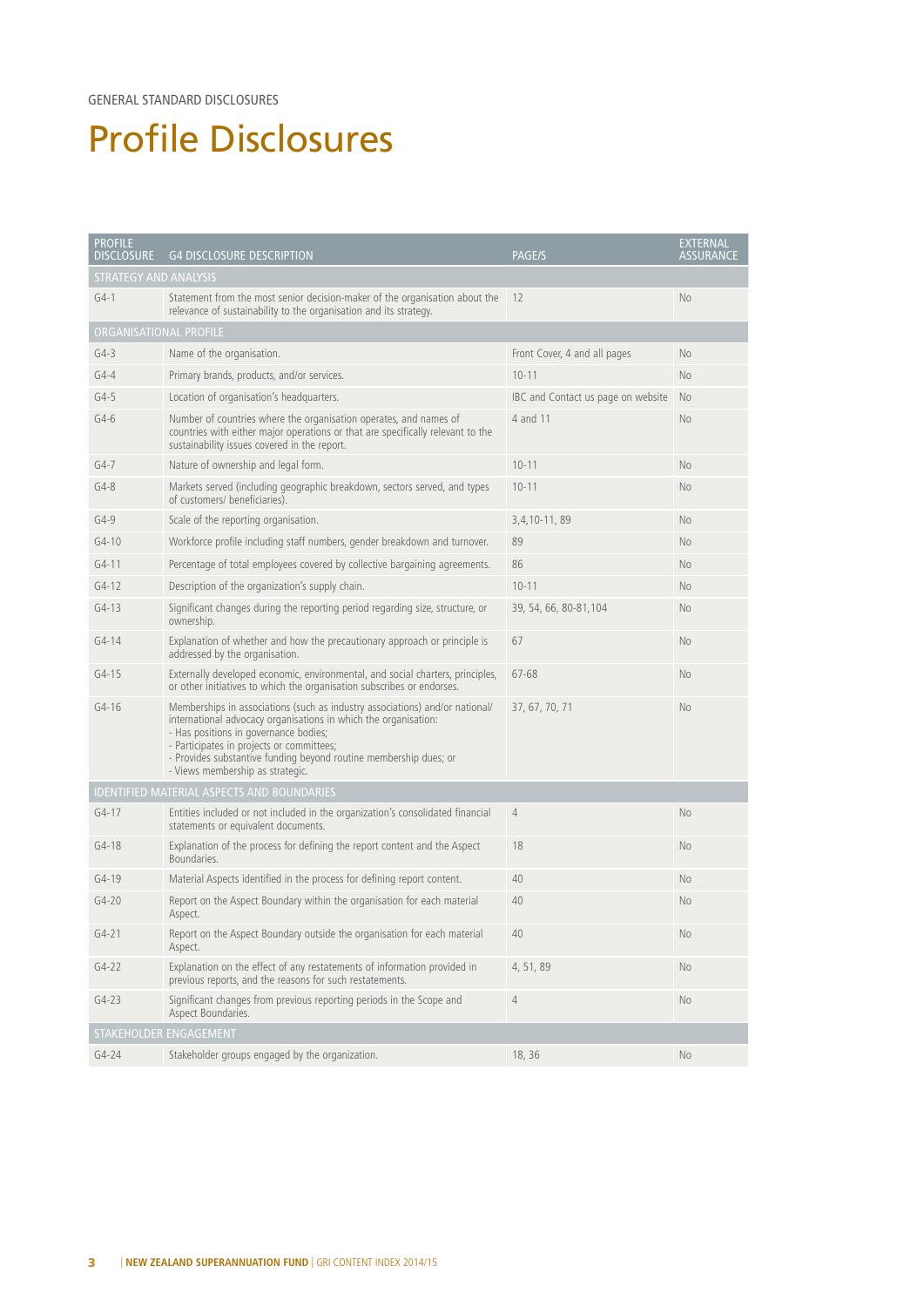# Profile Disclosures

### (continued)

| <b>PROFILE</b><br><b>DISCLOSURE</b> | <b>G4 DISCLOSURE DESCRIPTION</b>                                                                                                                                                                                                                              | PAGE/S          | <b>EXTERNAL</b><br><b>ASSURANCE</b> |  |  |
|-------------------------------------|---------------------------------------------------------------------------------------------------------------------------------------------------------------------------------------------------------------------------------------------------------------|-----------------|-------------------------------------|--|--|
| $G4-25$                             | Identification and selection of stakeholders with whom to engage.                                                                                                                                                                                             | 18, 37          | No.                                 |  |  |
| $G4 - 26$                           | The organization's approach to stakeholder engagement, including frequency<br>of engagement by type and by stakeholder group, and an indication of<br>whether any of the engagement was undertaken specifically as part of the<br>report preparation process. | 18, 36          | N <sub>o</sub>                      |  |  |
| $G4-27$                             | Key topics and concerns that have been raised through stakeholder<br>engagement, and how the organization has responded to those key topics<br>and concerns, including through its reporting.                                                                 | 18, 72, 74, 75  | N <sub>o</sub>                      |  |  |
| <b>REPORT PROFILE</b>               |                                                                                                                                                                                                                                                               |                 |                                     |  |  |
| $G4-28$                             | Reporting period for information provided.                                                                                                                                                                                                                    | 4 and all pages | No                                  |  |  |
| $G4-29$                             | Date of most recent previous report.                                                                                                                                                                                                                          | $\overline{4}$  | <b>No</b>                           |  |  |
| $G4-30$                             | Reporting cycle.                                                                                                                                                                                                                                              | $\overline{4}$  | No.                                 |  |  |
| $G4 - 31$                           | Contact point for questions regarding the report or its contents.                                                                                                                                                                                             | $\overline{4}$  | No.                                 |  |  |
| $G4 - 32$                           | Option in accordance with which the report has been prepared and the GRI<br>Content Index.                                                                                                                                                                    | $\overline{4}$  | N <sub>o</sub>                      |  |  |
| $G4-33$                             | The organization's policy and current practice with regard to seeking external<br>assurance for the report.                                                                                                                                                   | $\overline{4}$  | <b>No</b>                           |  |  |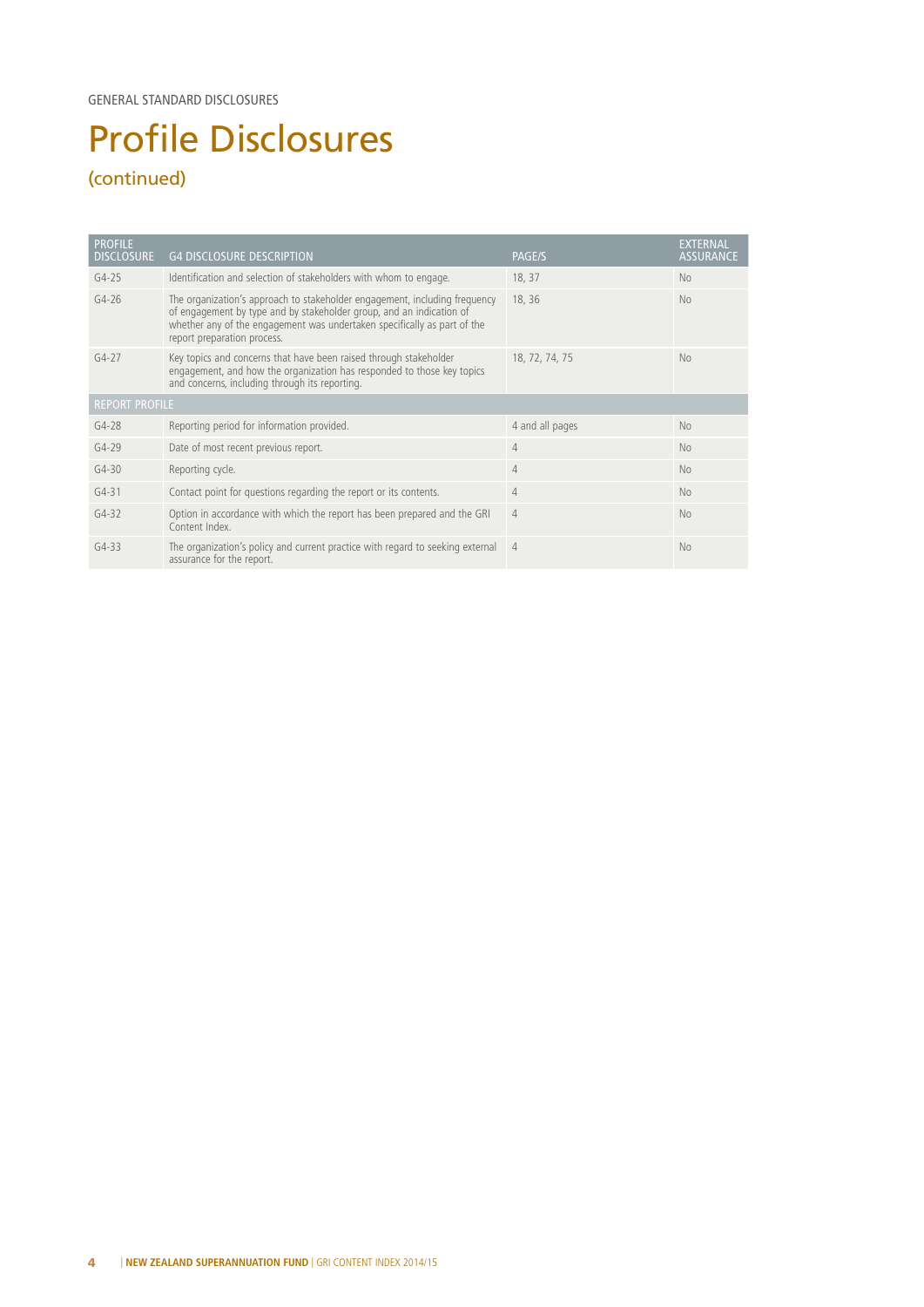SPECIFIC STANDARD DISCLOSURES

### Material Aspects

| <b>MATERIAL ASPECTS</b>          | <b>DMA AND</b><br><b>INDICATORS</b> | <b>DISCLOSURE DESCRIPTION</b>                                                                                                                                                                                                                                                                                                      | PAGE/S          | <b>NOTES</b>                                                                                                                                   | <b>EXTERNAL</b><br><b>ASSURANCE</b> |
|----------------------------------|-------------------------------------|------------------------------------------------------------------------------------------------------------------------------------------------------------------------------------------------------------------------------------------------------------------------------------------------------------------------------------|-----------------|------------------------------------------------------------------------------------------------------------------------------------------------|-------------------------------------|
| <b>ECONOMIC</b>                  |                                     |                                                                                                                                                                                                                                                                                                                                    |                 |                                                                                                                                                |                                     |
| Economic Performance             | G4-DMA                              | Strategy elements related to:<br>- Business goals;<br>- The intended benefits for the recipient and the<br>business;<br>- Desire/expected outcomes from the community<br>investment activity;<br>- How community investment activities are identified<br>and management; and<br>- How performance and value for money is assessed. | 4, 49           |                                                                                                                                                | <b>No</b>                           |
|                                  | $G4-EC1$                            | Direct economic value generated and distributed,<br>including revenues, operating costs, employee<br>compensation, donations and other community<br>investments, retained earnings, and payments to<br>capital providers and governments.                                                                                          | 4, 49-51,<br>79 |                                                                                                                                                |                                     |
| ENVIRONMENTAL                    |                                     |                                                                                                                                                                                                                                                                                                                                    |                 |                                                                                                                                                |                                     |
| Energy                           | G4-DMA                              |                                                                                                                                                                                                                                                                                                                                    | 96              |                                                                                                                                                | <b>No</b>                           |
|                                  | $G4-EN3$                            | Energy consumption within the organisation.                                                                                                                                                                                                                                                                                        | 97              |                                                                                                                                                |                                     |
| Emissions                        | G4-DMA                              |                                                                                                                                                                                                                                                                                                                                    | 75,96           |                                                                                                                                                | Yes                                 |
|                                  | G4-EN15                             | Estimated greenhouse gas (GHG) emissions resulting<br>from business travel - Scope 1.                                                                                                                                                                                                                                              | 97              |                                                                                                                                                |                                     |
|                                  | G4-EN16                             | Emissions of the financing portfolio - Scope 2.                                                                                                                                                                                                                                                                                    | 97              |                                                                                                                                                |                                     |
|                                  | G4-EN17                             | Estimated greenhouse gas (GHG) emissions resulting<br>from business travel - Scope 3.                                                                                                                                                                                                                                              | 97              |                                                                                                                                                |                                     |
| Effluent and waste               | G4-DMA                              |                                                                                                                                                                                                                                                                                                                                    | 96              |                                                                                                                                                | No                                  |
|                                  | G4-EN23                             | Total weight of waste by type and disposal method.                                                                                                                                                                                                                                                                                 | 97              |                                                                                                                                                |                                     |
| Transport                        | G4-DMA                              |                                                                                                                                                                                                                                                                                                                                    | 96              |                                                                                                                                                | <b>No</b>                           |
|                                  | G4-EN30                             | Significant environmental impacts of transporting<br>members of the workforce.                                                                                                                                                                                                                                                     | 97              |                                                                                                                                                |                                     |
| LABOUR PRACTICES AND DECENT WORK |                                     |                                                                                                                                                                                                                                                                                                                                    |                 |                                                                                                                                                |                                     |
| Employment                       | G4-DMA                              |                                                                                                                                                                                                                                                                                                                                    | 84-87           | G4-LA1 part a. New                                                                                                                             | No                                  |
|                                  | $G4-LA1$                            | Total number and rates of new employee hires and<br>employee turnover by age group, gender and region.                                                                                                                                                                                                                             | 89              | employee hires by<br>category not reported.                                                                                                    |                                     |
|                                  | $G4-LA3$                            | Return to work and retention rates after parental<br>leave, by gender.                                                                                                                                                                                                                                                             | 89              |                                                                                                                                                |                                     |
| Diversity and Equal              | G4-DMA                              |                                                                                                                                                                                                                                                                                                                                    | 32,86           |                                                                                                                                                | No                                  |
| Opportunity                      | $G4-LA12$                           | Composition of governance bodies and breakdown of<br>employees per employee category according to<br>gender, age group, minority group membership, and<br>other indicators of diversity.                                                                                                                                           | 89, 90          |                                                                                                                                                |                                     |
| Training and Education           | G4-DMA                              |                                                                                                                                                                                                                                                                                                                                    | 85              |                                                                                                                                                | No                                  |
|                                  | $G4-LA9$                            | Average hours of training per year per employee by<br>gender, and by employee category.                                                                                                                                                                                                                                            | 89              | G4-LA9 reported at an<br>organisation level and<br>represented by training<br>investment as a<br>percentage of total<br>operating expenditure. |                                     |
| Occupational Health              | G4-DMA                              |                                                                                                                                                                                                                                                                                                                                    | 86              |                                                                                                                                                | <b>No</b>                           |
| and Safety                       | $G4-LAG$                            | Type of injury and rates of injury, occupational<br>diseases, lost days, and absenteeism, and total<br>number of work-related fatalities, by region and<br>by gender.                                                                                                                                                              | 89              |                                                                                                                                                |                                     |
| <b>HUMAN RIGHTS</b>              |                                     |                                                                                                                                                                                                                                                                                                                                    |                 |                                                                                                                                                |                                     |